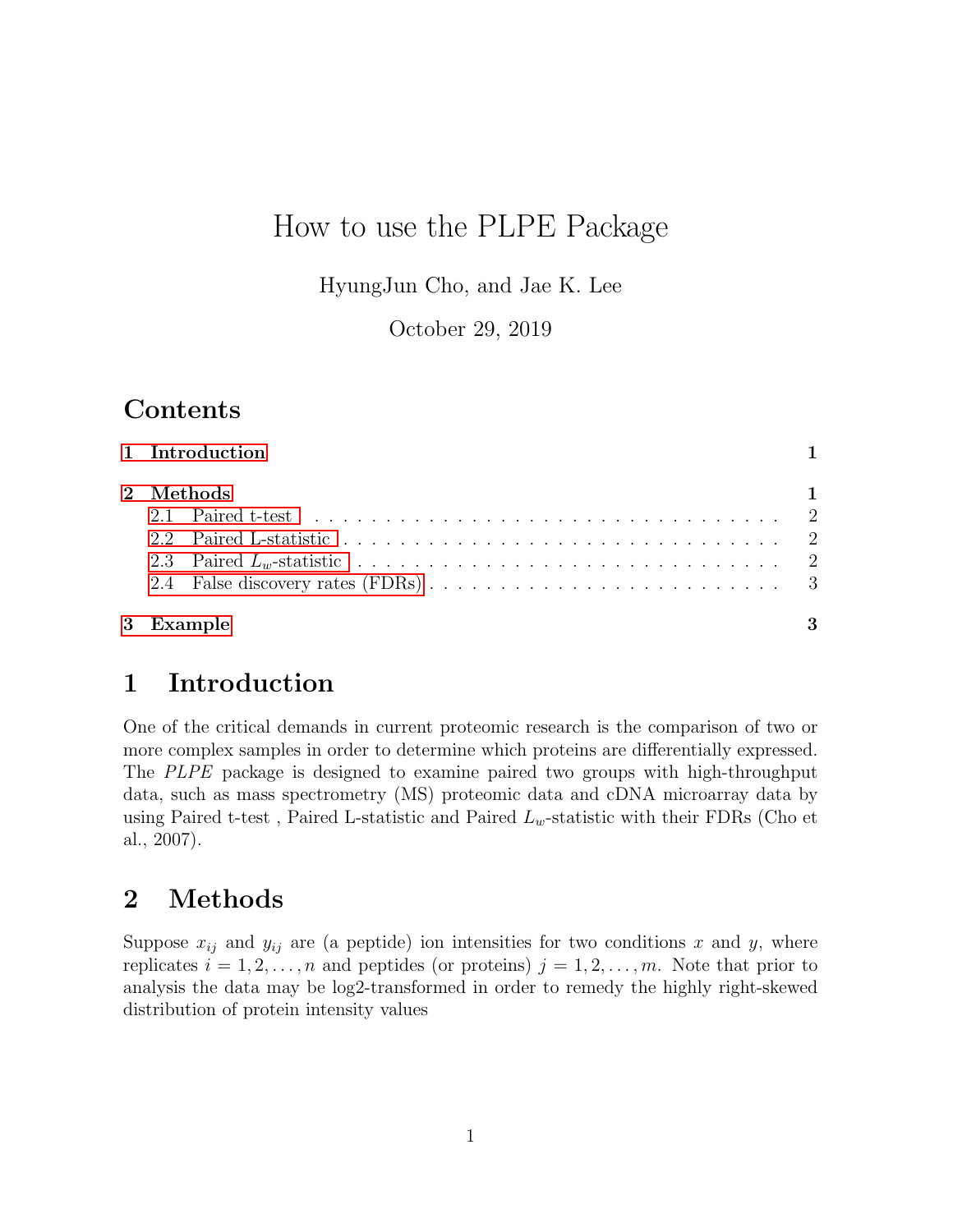#### <span id="page-1-0"></span>2.1 Paired t-test

Then for each protein  $j$ , the paired t-test statistic is:

$$
t_j = \frac{d_j}{\sqrt{s_j^2/n}}\tag{1}
$$

where  $d_{ij} = (x_{ij} - y_{ij}), d_j = \sum_i d_{ij}/n$ , and  $s_j^2 = \sum_i (d_{ij} - d_j)/(n-1)$ . The statistical significance of each protein can then be obtained from the observed t-statistics of which the p-value is often adjusted for multiple comparisons. Note that the sample variance  $s_j^2$ is derived based only on the replicated observations of peptide  $j$ , which can be considerably variable and inaccurate with a small sample size. Due to this, the paired t-test is often underpowered and unreliable when data is lowly replicated.

### <span id="page-1-1"></span>2.2 Paired L-statistic

In order to more reliably identify differentially expressed peptides from pair-labeled LC-MS/MS data, the L-statistic is defined as:

$$
L_j = \frac{\delta_j}{\sqrt{\tau_j^2}}\tag{2}
$$

where  $\delta_j$  is the median of paired differences. which reduces the effect of outliers. Borrowing the error information of adjacent-intensity proteins, the variance  $(\tau_j^2)$  is estimated based on local pooled error estimates (Cho et al. 2007).

### <span id="page-1-2"></span>2.3 Paired  $L_w$ -statistic

The variance estimate for the above L-statistic is based solely on the pooled error variance of adjacent intensity proteins. While the LPE estimate has a shrinkage effect toward the mean of (local) error variances, this effect is not sensitive enough to capture the innate biological variability of individual proteins among different biological subjects. Thus, in order to optimize the error estimates between individual and LPEs, we introduce the  $Lw$ -statistic which uses a weighted variance estimate between the two variance estimates. That is, the Lw-statistic on the paired LC-MS/MS data with a weight,  $w$ , is defined as:

$$
L_{wj} = \frac{\delta_j}{\sqrt{(1 - w)\tau_j^2 + ws_j^2/n}}
$$
\n(3)

where  $0 \leq w \leq 1$  is the weight parameter between individual variance estimates or pooling variance estimates.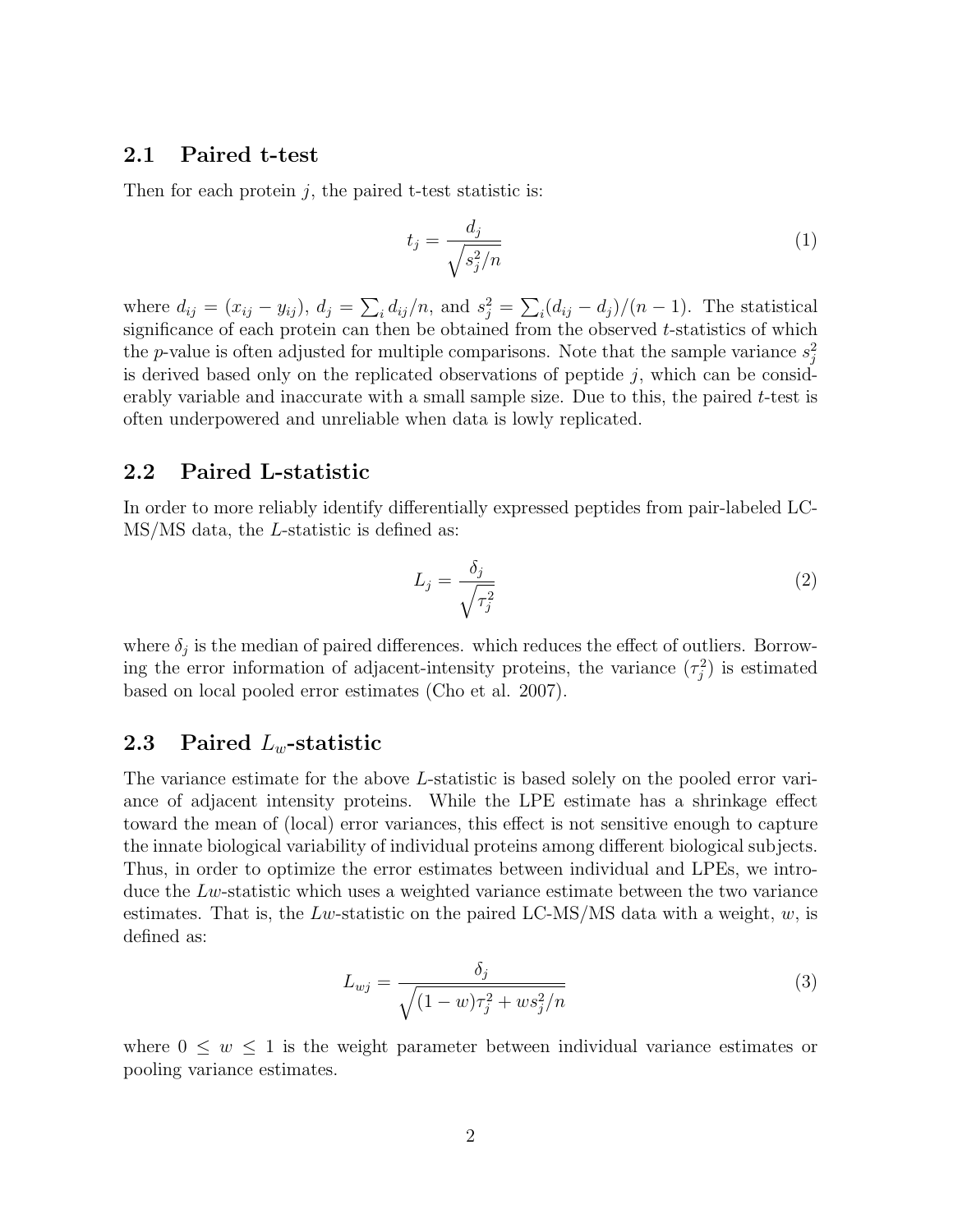#### <span id="page-2-0"></span>2.4 False discovery rates (FDRs)

Raw p-values corresponding to the above  $L$ - or  $L_w$ -statistics can be obtained for all observed proteins if an underlying data distribution is assumed to be well-behaved, e.g., a Gaussian distribution. We control the FDR to determine a threshold of  $L$ - or  $Lw$ statistics based on a rank-invariant resampling technique. We estimate FDRs using the resampled null data sets, as decribed in Cho et al. (2007).

## <span id="page-2-1"></span>3 Example

For demonstration, we use LC-MS/MS data for platelet MPs. This data set consists of 62 peptides and three replicates of two different paired samples. For details, refer to the paper of Garcia et al. (2005).

To run PLPE, the data can be prepared as follows.

```
> library(PLPE)
> data(plateletSet)
> x <- exprs(plateletSet)
> x < -log2(x) #and any normalization
> cond <- c(1, 2, 1, 2, 1, 2) #two different samples
> pair <- c(1, 1, 2, 2, 3, 3) #pairing
> design <- cbind(cond, pair)
```
The above data was log-transformed with base 2, assuming to be normalized by an appropriate method. Two different samples and their pairing are indicated in the design matrix. Thus, data and design matrices  $(x \text{ and } design)$  are the required inputs for the main function lpe.paired. Another useful argument is  $q$ , which is the percentage of interval partitions for pooling peptides with similar intensities. The value 0.1 indicates that each interval contains 10% of the data. The details can be found at the paper of Cho et al. (2007). The test statistics and false discovery rates (FDRs) can be computed by the following commands.

```
> out <- lpe.paired(x=x, design=design, q=0.1,data.type="ms") #Compute test statistic
> out.fdr <- lpe.paired.fdr(x, obj=out) #Compute FDRs
> out$test.out[1:10,]
```
A M var.L L.stat p.value.L var.t 1 24.44489 -0.68674738 0.2043176 -1.51930205 0.1286865 0.118090527 2 24.26340 0.10855622 0.2043176 0.24016064 0.8102057 0.017343090 3 20.85696 0.02931575 0.6063909 0.03764651 0.9699695 0.170649087 4 21.06345 0.38155812 0.5555438 0.51191936 0.6087074 0.233067978 5 20.12792 1.31553951 0.8527625 1.42458985 0.1542758 0.517247714 6 21.52744 0.37835569 0.5075633 0.53107416 0.5953674 0.049571653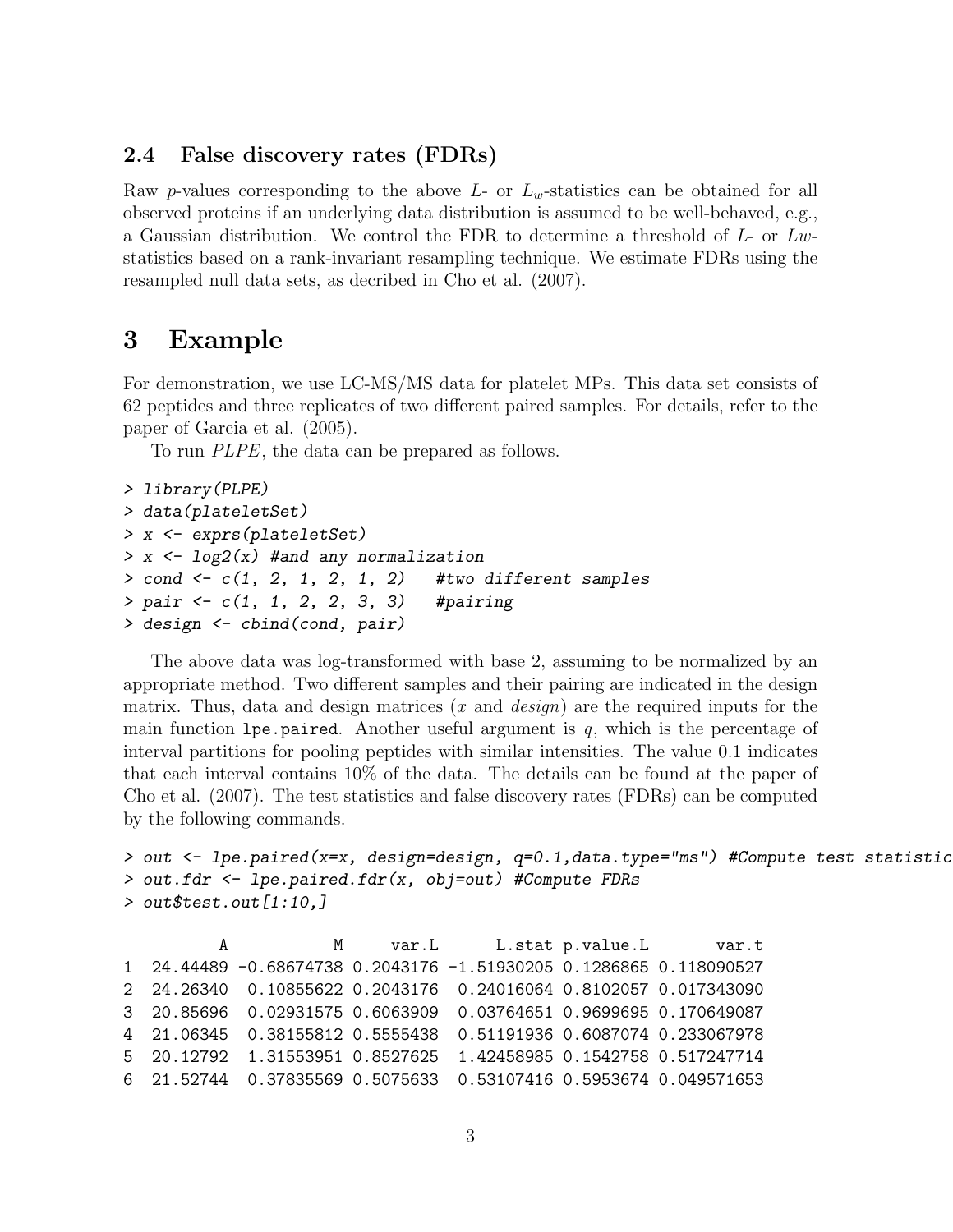7 21.51976 -0.37160470 0.5076349 -0.52156143 0.6019757 0.279125178 8 19.68920 0.96394185 1.0237903 0.95267622 0.3407541 0.319240267 9 21.56502 -1.10398634 0.5074147 -1.54982326 0.1211839 0.013898401 10 21.72789 0.19906429 0.5090750 0.27899889 0.7802457 0.004570286 t.stat p.value.t var.Lw Lw.stat p.value.Lw 1 -3.543818738 0.07122412 0.1612041 -1.7104446 0.08718368 2 NA 2.00000000 0.1108303 0.3260809 0.74436313 3 NA 0.14514775 0.3885200 0.0470321 0.96248765 4 NA NA 0.3943059 0.6076368 0.54342838 5 0.278728050 NA 0.6850051 1.5894870 0.11195048 6 0.000000000 NA 0.2785675 0.7168612 0.47345975 7 0.281718683 0.12854526 0.3933800 -0.5924818 0.55352798 8 1.203655035 0.00000000 0.6715153 1.1763130 0.23946984 9 -0.476697864 0.92687351 0.2606566 -2.1623669 0.03058991 10 0.003959108 -0.78566721 0.2568226 0.3928047 0.69446371

> out.fdr\$FDR[1:10,]

| FDR.L | Lw                                                                                                                                              | FDR.Lw                                                                                                                                                         |
|-------|-------------------------------------------------------------------------------------------------------------------------------------------------|----------------------------------------------------------------------------------------------------------------------------------------------------------------|
|       | $-1.7104446$ 1.037037                                                                                                                           |                                                                                                                                                                |
|       | 0.3260809 1.037037                                                                                                                              |                                                                                                                                                                |
|       | 0.0470321 1.003036                                                                                                                              |                                                                                                                                                                |
|       | 0.6076368 1.037037                                                                                                                              |                                                                                                                                                                |
|       | 1.5894870 1.037037                                                                                                                              |                                                                                                                                                                |
|       | 0.7168612 1.037037                                                                                                                              |                                                                                                                                                                |
|       | $-0.5924818$ 1.037037                                                                                                                           |                                                                                                                                                                |
|       |                                                                                                                                                 |                                                                                                                                                                |
|       |                                                                                                                                                 |                                                                                                                                                                |
|       |                                                                                                                                                 |                                                                                                                                                                |
|       | 0.24016064 1.0185185<br>0.03764651 1.0015432<br>0.51191936 1.0185185<br>1.42458985 0.3395062<br>0.53107416 1.0185185<br>$-0.52156143$ 1.0185185 | $-1.51930205$ 0.2037037<br>0.95267622 1.0185185 1.1763130 1.037037<br>$-1.54982326$ 0.2546296 $-2.1623669$ 0.000000<br>0.27899889 1.0185185 0.3928047 1.037037 |

>

The output from lpe.paired contains MA tranformed data and several test statistics, including their variance estimates and naive  $p$ -values. The  $Lw$  statistics are computed by the weighted average of the variance estimates for the L- and t-tests (Cho et al. 2007). The default for the weight is 0.5, which can adjusted by a user. The output from lpe.paired.fdr contains FDRs for the  $L$ - and  $Lw$ -test, including their test statistics. Choosing a small FDR value, we can determine a corresponding cutoff value of the statistics.

### Reference